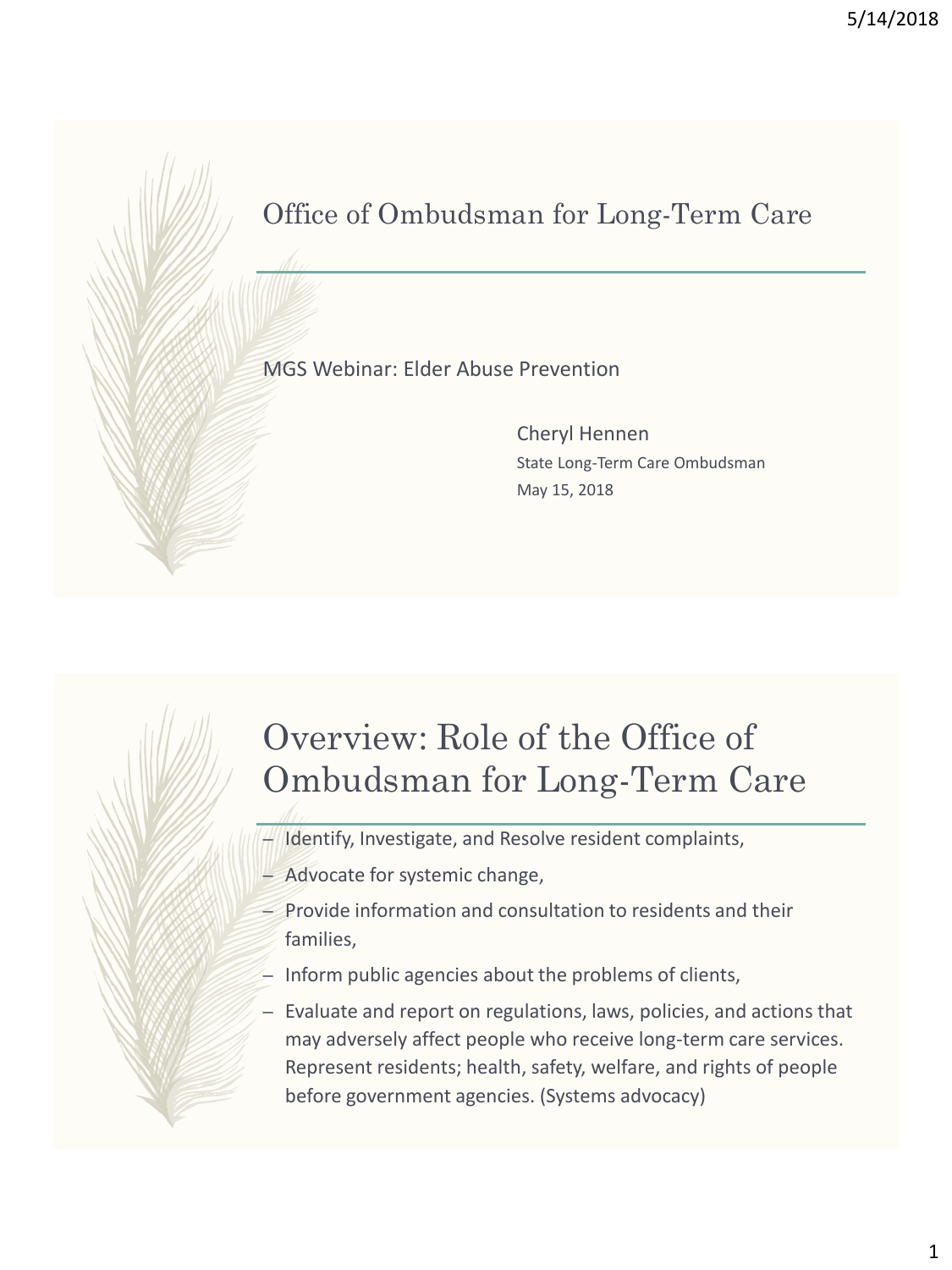# Ageism

#### – Language of Aging: Affects of Ageism

- $-$  Is oppressive and humiliating, and can become a self-fulfilling prophecy
- Negative societal stereotypes can cause older people to view themselves as weak and passive
- Studies demonstrate that older adults who possess negative self-stereotypes perform more poorly on memory tasks

## Key Differences:

### Ombudsmen and APS

- Both entities charged with protecting and advocating for health safety and welfare of vulnerable adults; both essential to the adult protection system
- $=$  Different sources of statutory authority--County Adult Protection: Minn. Stat. § 626.557 et. seq. -Ombudsman: 42 U.S.C. § 3058g; Minn. § Stat. 256.9742
- Ombudsman is not designed to provide emergency crisis response
- Ombudsmen mandate to have a presence "Boots on the Ground"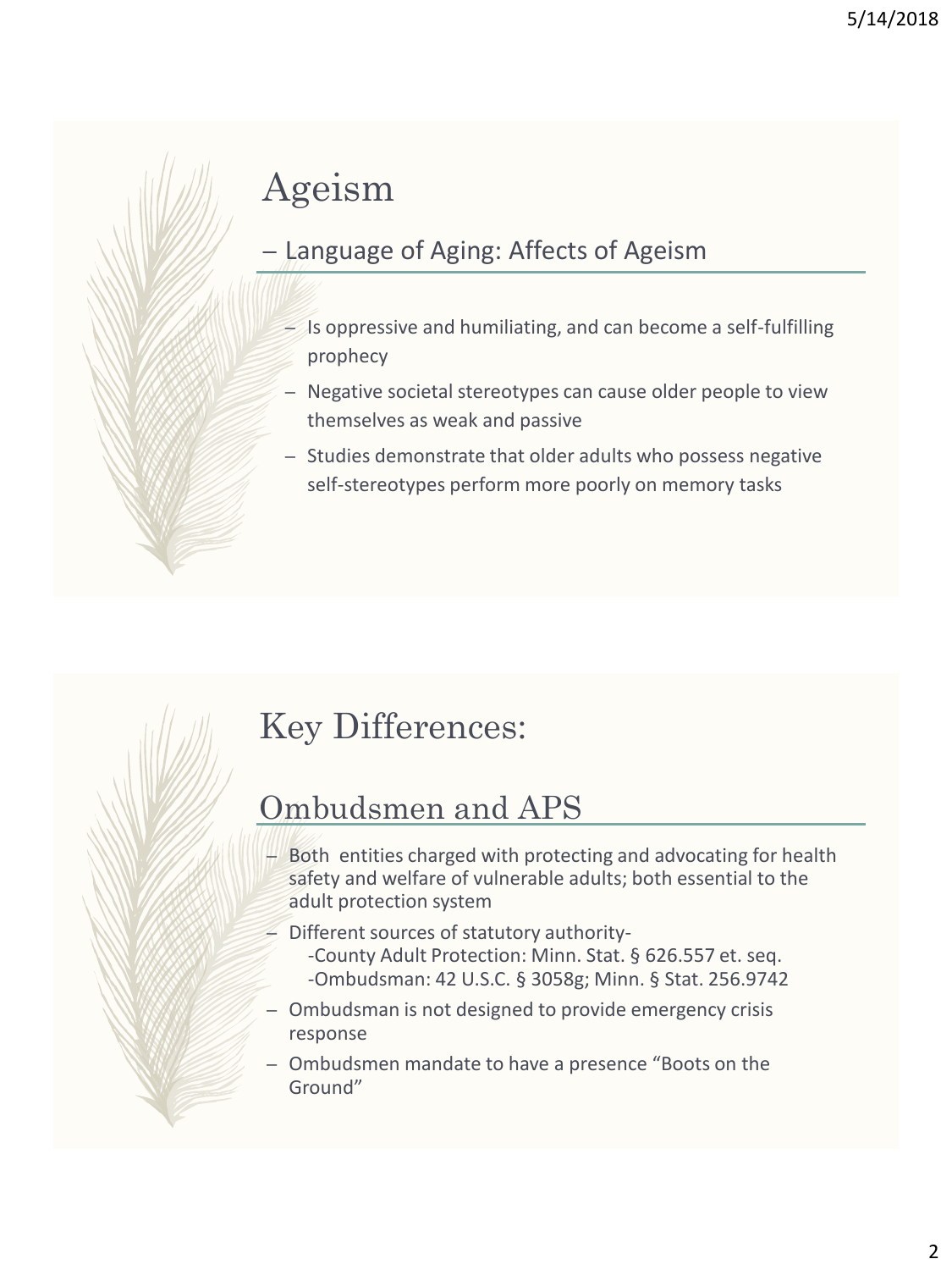

# Know and Exercise Resident Rights

- Federal and state laws grants residents rights.
	- People have the right to be free from abuse, neglect, misappropriation of resident property, and exploitation. (NH BOR and MN Home Care BOR)
	- Residents have the right to voice grievances to the nursing home facility, or to have the home care provider investigate and attempt to resolve the grievance or complaint.
	- Staff need to be proficient and aware of applicable resident rights
	- Ombudsman provide in-service training upon request.